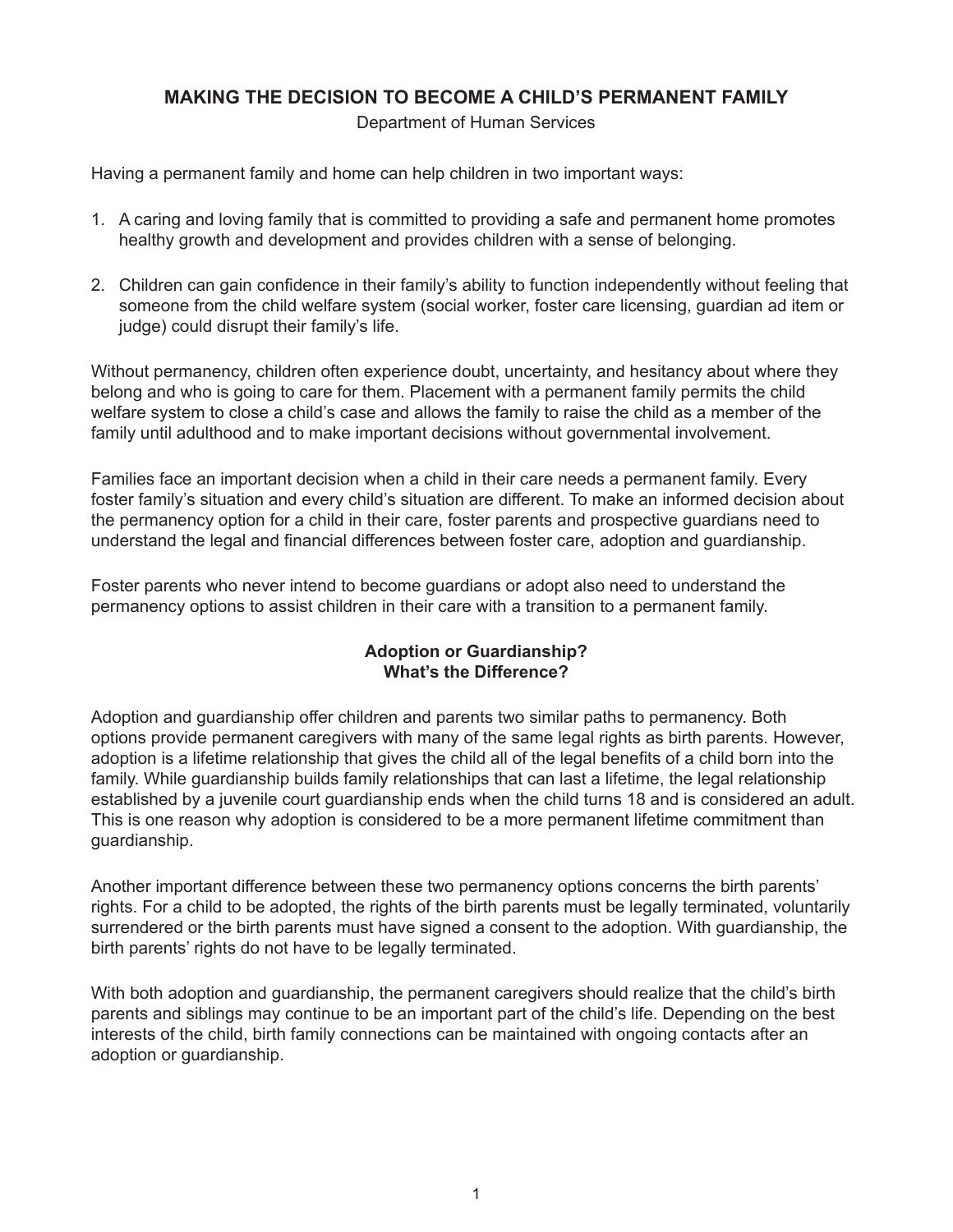The following chart outlines some of the legal differences between adoption and guardianship:

|                        | <b>Adoption</b>                                                                                                         | Guardianship                                                                                                                                                                                                                                                                                                                                                                |
|------------------------|-------------------------------------------------------------------------------------------------------------------------|-----------------------------------------------------------------------------------------------------------------------------------------------------------------------------------------------------------------------------------------------------------------------------------------------------------------------------------------------------------------------------|
| <b>Legal Status</b>    | The adoptive parents are<br>given all the rights and<br>responsibilities that once<br>belonged to the birth<br>parents. | The guardians have primary rights and<br>responsibilities for the child's protection,<br>education, care, control, and decision-making on<br>behalf of the child.<br>The child continues to have a legal parent-child<br>relationship with birth parents (if parental rights<br>have not been terminated) but the birth parents'<br>rights are limited by the guardianship. |
|                        | Adoption is a permanent,<br>lifetime legal relationship.                                                                | Guardianship is a legal and financial relationship<br>that ends when the child reaches age 18.<br>However, there should be a commitment by<br>the guardian to continue to provide a family<br>connection and support to the youth after age 18.<br>Note: A probate court may order guardianship<br>beyond the age of 18, depending on the needs of<br>the child.            |
|                        | Birth parent's rights are<br>terminated forever.                                                                        | Birth parents may retain important rights:<br>visitation, access to information, notice of<br>accidents or serious illness, etc., if parental rights<br>have not been terminated.                                                                                                                                                                                           |
|                        | Birth parents are no longer<br>obligated to pay child<br>support.                                                       | Birth parents may have an ongoing child support<br>obligation if parental rights have not been<br>terminated.                                                                                                                                                                                                                                                               |
|                        | When the adoptive parents<br>are married, both spouses<br>must adopt.                                                   | Either one or both adult caregivers in the<br>household may be named guardian.                                                                                                                                                                                                                                                                                              |
| <b>Decision Making</b> | The adoptive parents have<br>complete right to decision<br>making about the child.                                      | Guardians typically have the authority to make<br>all decisions affecting the child regarding school,<br>medical treatment, and consent for most other<br>major life decisions.                                                                                                                                                                                             |

## **Difference between Adoption and Guardianship**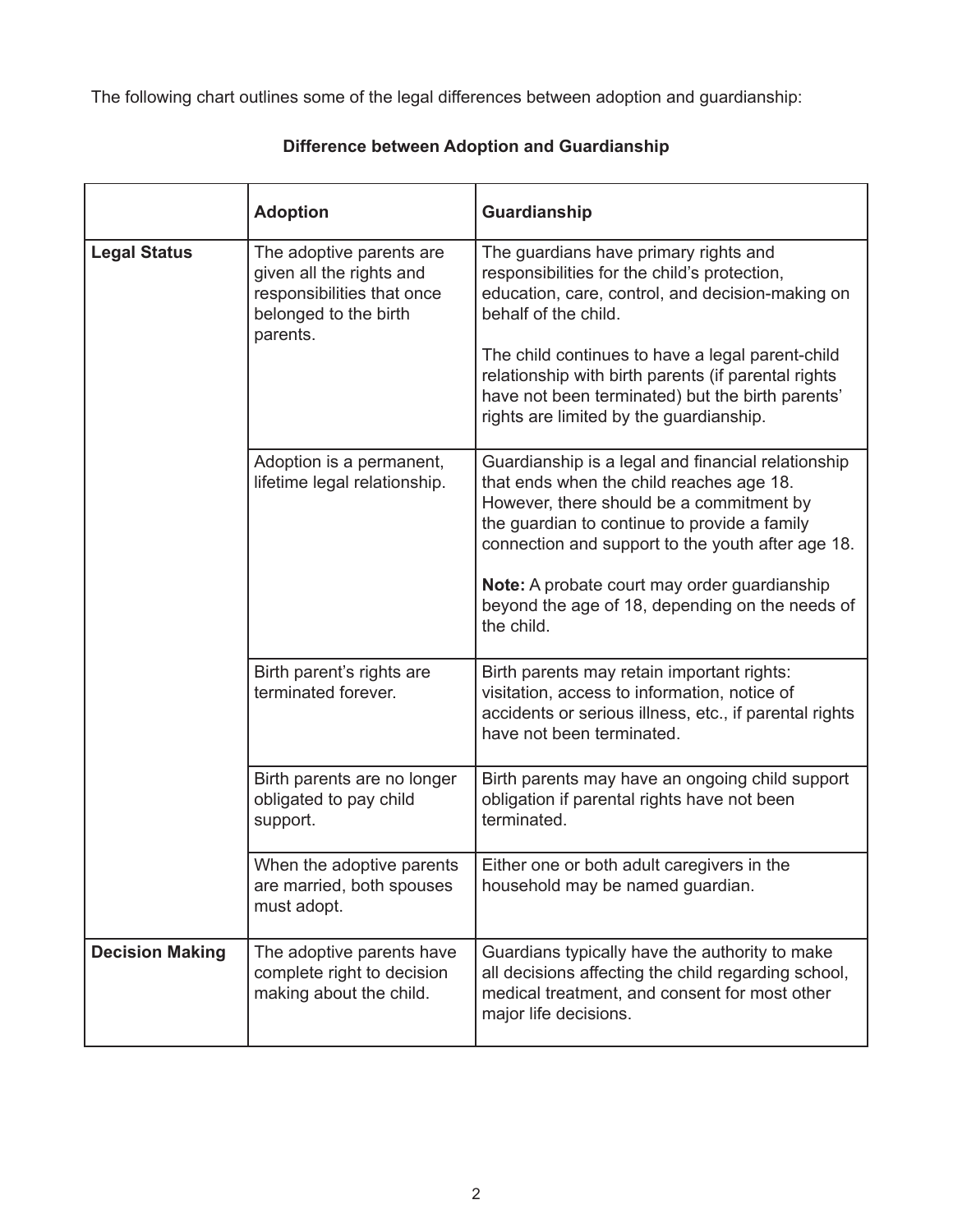| <b>Relationship with</b><br>birth parents and<br>siblings           | The adoptive parents have<br>the right to determine if<br>the child will have any<br>relationship with the birth<br>parents. In many cases,<br>connections with birth<br>parents and siblings will<br>remain important to a child.<br>Adoptive parents may<br>determine that the birth<br>family connections are in<br>the child's best interest and<br>can choose to maintain<br>them in a way that works<br>well for the child and the<br>adoptive family. | When in the best interest of the child, guardians<br>can facilitate visitation and involvement with the<br>birth family as long as the court has not ruled<br>against it.<br>Connections to the child's birth family can be<br>maintained in a way that works best for the child<br>and the guardian.                                                                                                                     |
|---------------------------------------------------------------------|--------------------------------------------------------------------------------------------------------------------------------------------------------------------------------------------------------------------------------------------------------------------------------------------------------------------------------------------------------------------------------------------------------------------------------------------------------------|---------------------------------------------------------------------------------------------------------------------------------------------------------------------------------------------------------------------------------------------------------------------------------------------------------------------------------------------------------------------------------------------------------------------------|
| Child's legal name                                                  | The adoptive parents<br>determine the child's legal<br>name.                                                                                                                                                                                                                                                                                                                                                                                                 | The child retains his or her own legal name.                                                                                                                                                                                                                                                                                                                                                                              |
| Child's right to<br>inheritance                                     | The child inherits from the<br>adoptive parents unless the<br>legally-enacted will provides<br>otherwise.                                                                                                                                                                                                                                                                                                                                                    | The child inherits from the birth parents.                                                                                                                                                                                                                                                                                                                                                                                |
| <b>Terminating the</b><br><b>Adoption or</b><br><b>Guardianship</b> | As with biological children,<br>an adoptive child could<br>enter the child welfare<br>system due to abuse or<br>neglect.<br>Existing child welfare laws<br>would apply and a state<br>agency could again assume<br>custody of the child.                                                                                                                                                                                                                     | The guardian may ask the court to have the<br>guardianship court order modified or to be<br>relieved of permanent responsibility for the<br>child. If the birth parents' rights have not been<br>terminated, the parents may also ask the court<br>to modify or terminate the guardianship. Good<br>cause for modification must exist and the decision<br>to modify the order would be at the discretion of<br>the judge. |